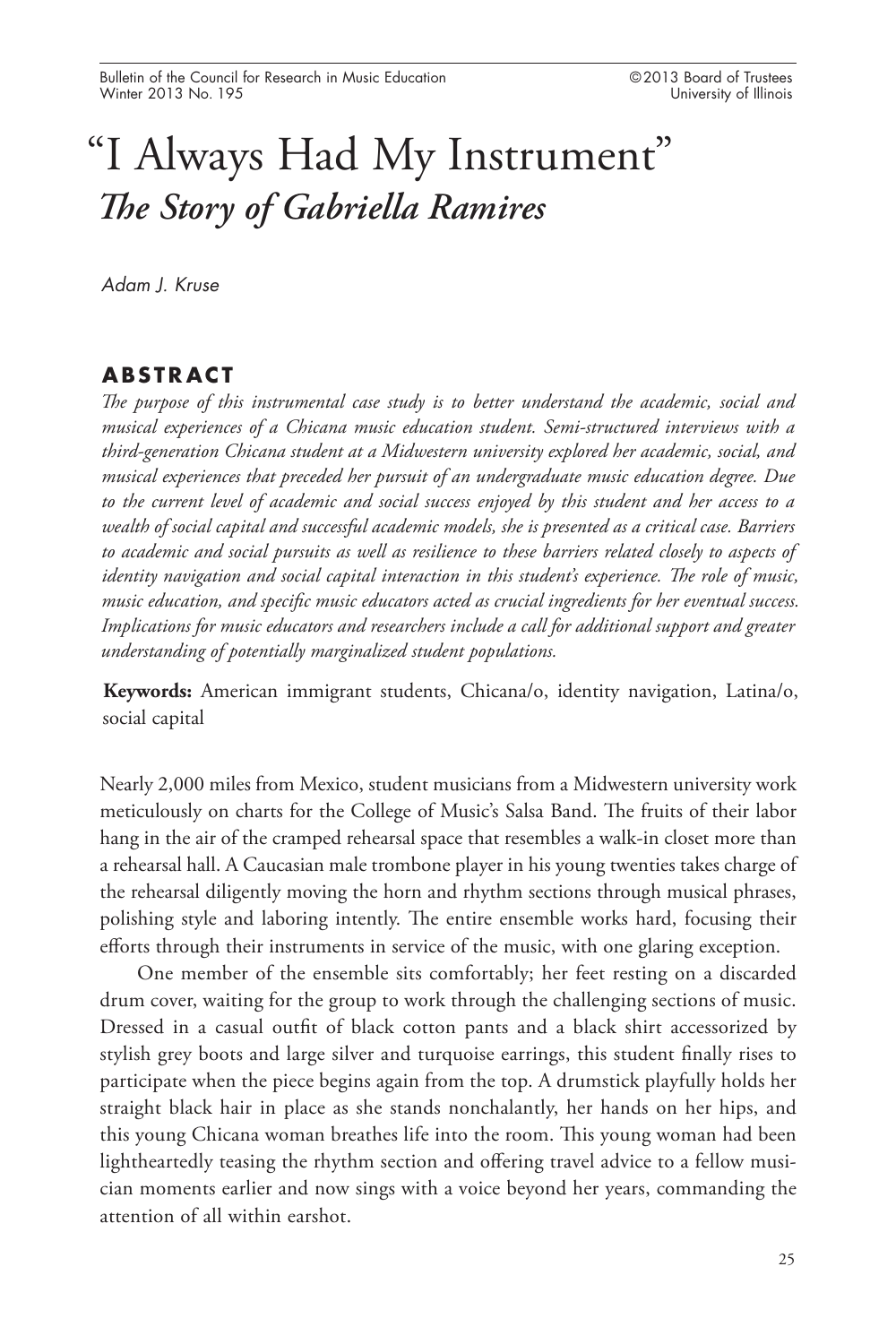Her lack of apparent effort is no slight to her work ethic or musicianship. Instead, the music appears to arise naturally from within her body. If work has occurred prior to this rehearsal on her account, nothing resembling work remains in her efforts. When she opens her mouth to sing, it is not notes that come forth, but pure, unhampered culture. She appears comfortably bicultural, singing music relevant to her family background while simultaneously existing as a socially confident and culturally aware American college student. She is pretty with a personality to match, pleasantly and tenaciously commanding the room. Her name is Gabriella Ramires (pseudonym) and her story is far more complex, intriguing, and inspiring than most would assume at first glance.

This case study examines Gabriella's story of academic, social, and musical pursuits mainly as an adolescent. Her identity navigation, experiences with academic and social barriers, and resilience in spite of those barriers paint an intricate portrait containing valuable insights for music educators. Semi-structured interviews with this thirdgeneration Chicana student explored the experiences that preceded Gabriella's pursuit of an undergraduate music education degree, and discussion offers timely and valuable implications for the field of music education.

### **REVIEW OF LITERATURE**

As generations of Mexican immigrants have settled in the United States, their descendants have established a distinct perspective of their own, many identifying with the ethnic label "Chicana/o" (American citizens of Mexican descent). Frequently assumed to be fully assimilated "Americans," late-generation Chicanas/os (third generation and later) often find themselves navigating conflicting identities of *immigrant, ethnic,* and *citizen* (Chavez-Reyes, 2010). The arguably false dichotomous debates surrounding assimilation theories (e.g., straight-line vs. segmented, assimilation vs. pluralism) notwithstanding, the processes of acculturation and ethnic retention inarguably exist as part of the Chicana/o experience (Gans, 1997). Those immigrant students with the ability and support necessary to participate in selective acculturation while simultaneously retaining meaningful components of their ethnic identity often experience the greatest success in American schools (Lee, 2007; Olneck, 2004).

For many Chicana/o students, identity navigation closely relates to their academic experience (Romo, 2004). In terms of educational trajectory and academic success, one of the strongest influences for immigrant students of any generation is that of social capital. Increased volumes of social capital magnify students' perceptions and/or actual opportunities for postsecondary education (González, 2003). Prado (2009) presents a framework for dividing the manner in which social capital affects academic pursuits into three types of support: *ideational support* (pro-education norms and values), *material support* (tangible assets), and *bridging support* (networking with an outside party connecting between types of support and the system of education). Viewing the experiences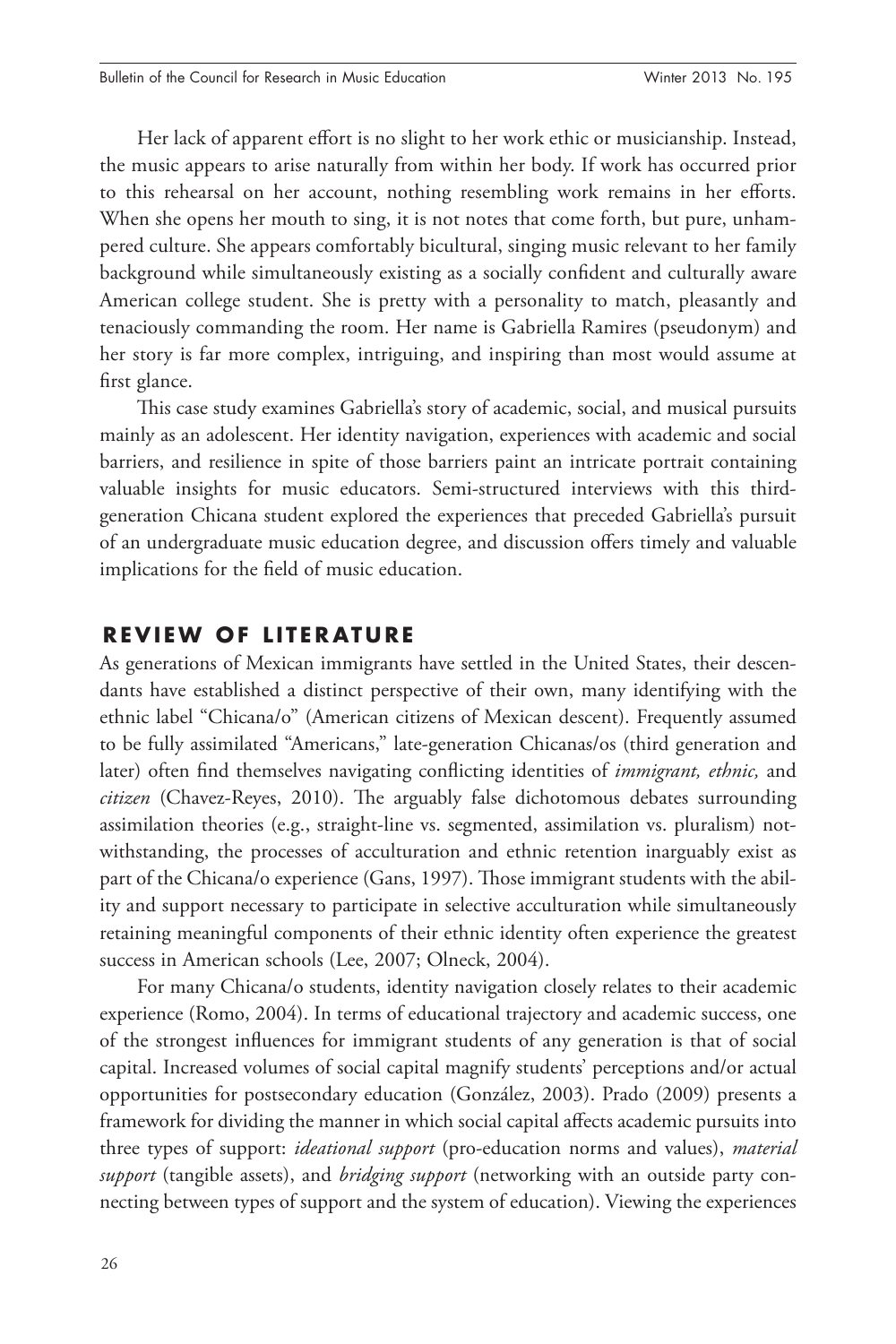of immigrant students within this framework could help educators and researchers better understand the role that educators play in immigrant students' identity navigation and academic pursuits.

Despite the "American" status of late-generation Chicana/o students, access to higher education and the economic middle class cannot be assumed. Academic ambivalence and educational neglect persist among Chicana/o students regardless of an assimilated or bicultural identity, American citizenship, and English language fluency (Chavez-Reyes, 2010). Experiences with racial discrimination may cause students to avoid the "unhyphenated" label of "American" and solely retain the "Mexican" or "Latina/o" identity (Golash-Boza, 2006). In an attempt to explain the academic inequity experienced by Chicana/o students, many schools choose to blame a "cultural mismatch," operating under the assumption that the retention of Mexican culture impedes the academic success of Chicana/o students (Chavez-Reyes, 2010). Some academically successful Chicana/o students share this stance, believing that their unsuccessful peers have allowed cultural limitations to impede their academic success (Buell, 2002).

Addressing the needs of the increasingly diverse population of American students calls for change in the field of music education. Considering the importance of music in adolescents' identities (Campbell, Connell, & Beegle, 2007; Hargreaves, North, & O'Neill, 2000), understanding the musical experiences of Chicana/o adolescents may allow for more nuanced perspectives and improved efficacy and equity in education. Abril (2009) argues for music teacher education programs that celebrate and value diversity as opposed to programs that disconnect music studied at the university from "other" musical worlds (Clements & Campbell, 2006). A diversified field of music educators may better serve underrepresented and marginalized students in music education; however, if "barriers to understanding diverse cultural groups are still existent in institutional cultures" (Grant, Hansman, Jackson, & Spencer, 1999, p. 16), work for meaningful change remains.

The impact of forces such as institutional discrimination (McWhirter, 1997) and ethnic identity (Greene, Way, & Pahl, 2006) calls for greater understanding of the experiences with and perceptions of academic barriers among populations of potentially marginalized students. Educators and researchers must also understand the resiliency with which some Chicana/o students have experienced academic success to better serve this student population. All student populations stand to benefit from educators and researchers gaining insight into their experiences, but understanding the experiences of marginalized populations requires additional effort and research. The experiences of a prominent minority of at-risk students such as Chicanas/os demand further understanding within every field of educational research. The scarcity of existing research relating to the Chicana/o student experience within the field of music education reveals a gap in need of understanding and inattentiveness to the diverse populations that music education can serve.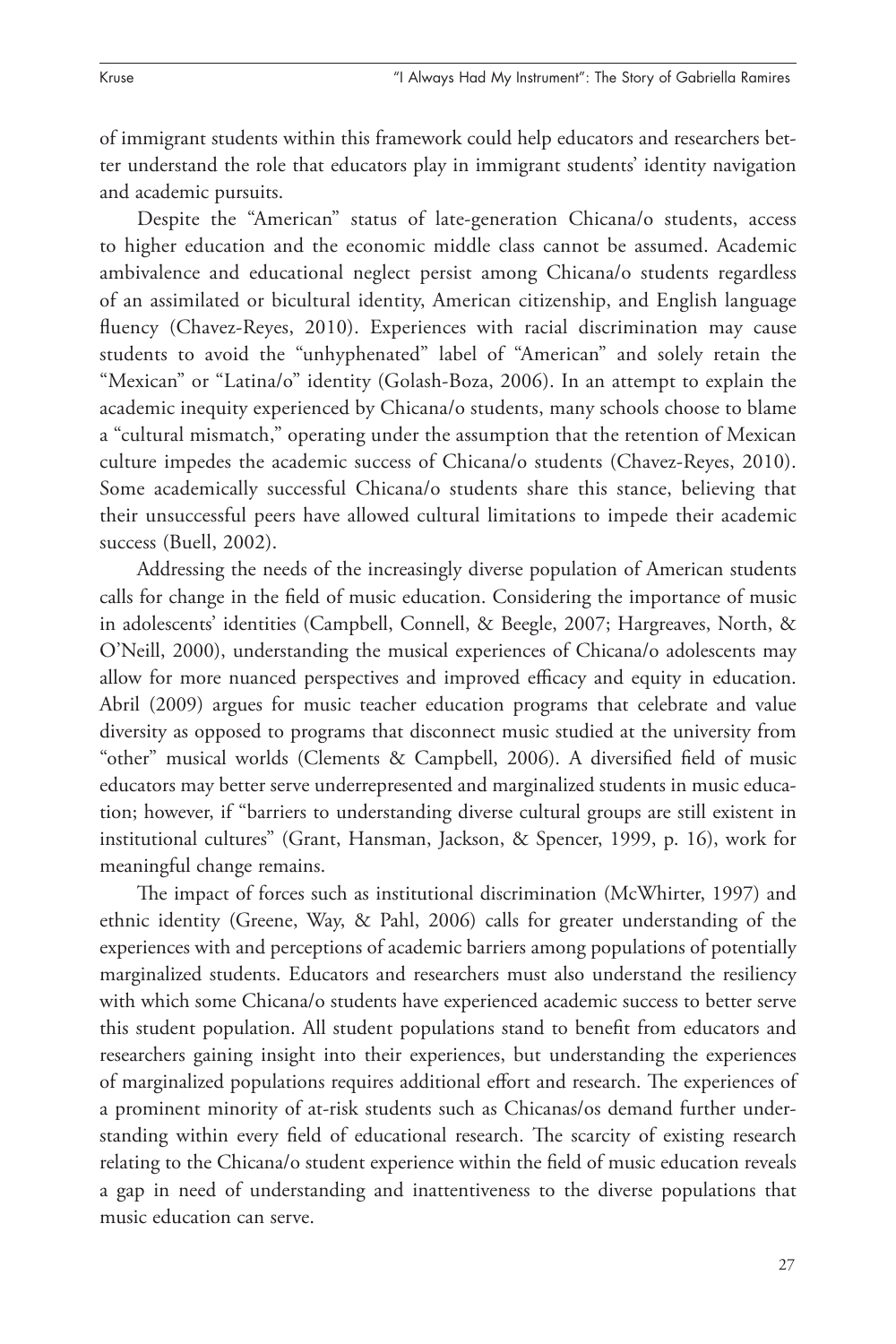# **PURPOSE STATEMENT AND RESEARCH QUESTIONS**

With the intention of informing practice and policy, this research aims to better understand the academic, social, and musical experiences of a Chicana student. Through the method of an instrumental case study with critical case sampling, the specific research questions being asked are:

- What are this student's experiences with academic and social barriers and resilience?
- How has social capital affected this student's academic pursuits and identity navigation?
- What have been the roles of music, music education, and specific music educators in this student's academic pursuits and identity navigation?

# **METHODOLOGY**

#### *Design*

This qualitative research employs an instrumental case study design with critical-case sampling. The study is instrumental in that it aims to use Gabriella's story to understand and inform the broader issue (Stake, 1995, p. 3) of American immigrant students' experiences and music education's role in affecting these experiences. Considering Patton's (1990) description of critical-case sampling in which the argument can be made that "if it happens there, it will happen anywhere," and because her story "can make a point quite dramatically," (p. 174) Gabriella is presented as a critical case.

Before interviewing Gabriella, I operated under the assumption that she would not have experienced the kind of barriers to academic success and identity navigation described in other research on American immigrant students. I thought this for multiple reasons: Gabriella is a third-generation Chicana, she speaks fluent English (her first language), she has achieved enough academic success in a postsecondary degree program that sufficient economic and social capital to support this success was assumed, she clearly possesses a dazzling array of social skills and is comfortable among her American peer groups, and she is attending college in the same American city in which she was born and raised. Due to her access to impressive amounts of a variety of sources of social capital, if Gabriella *had* experienced substantial challenges in terms of identity navigation and academic pursuits, these challenges could be assumed to be experienced at an even greater level among immigrant students with access to fewer types and lesser amounts of capital.

As the sole interviewer in this study, I was connected to Gabriella through shared professional colleagues. After communicating via email with her we met at our first interview. I had known the other participant, Dr. Natalie Marshall (pseudonym), professionally for a few months at the time of this study. Semi-structured interviews served as the primary means for data collection, as well as fieldnotes and email communication. Interview questions were sent to participants prior to interviews and email communica-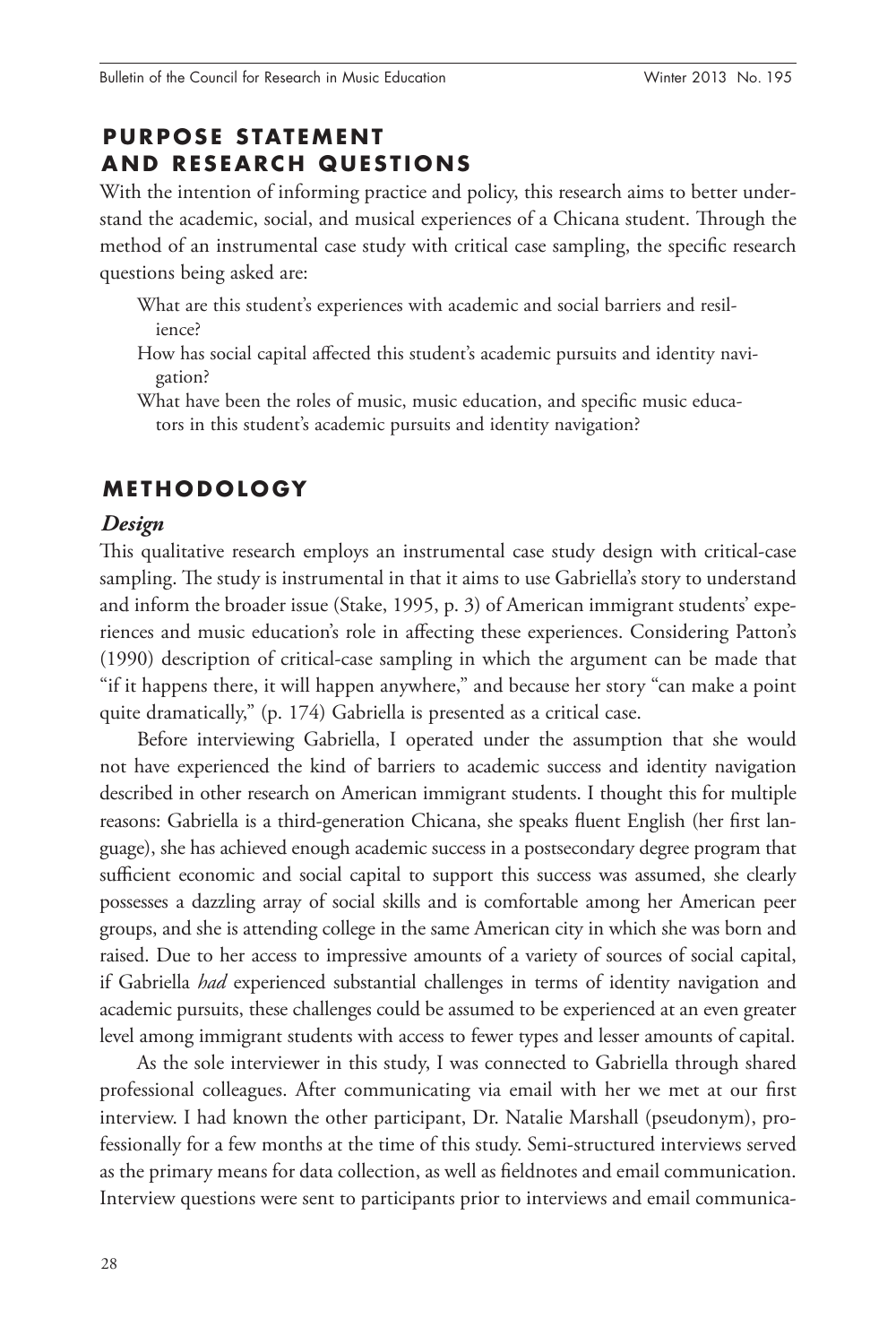tion preceded and followed each interview session. Initial interview questions centered on a basic telling of Gabriella's story and I followed up with additional questions during the interviews. Email communication prompted follow-up interviews with Gabriella for continued discussion and clarification. Total data collection occurred over the course of about six weeks.

Efforts for trustworthiness included member checks and peer reviews of codes and themes. Participants were sent complete transcriptions of interviews for member checks and communicated regularly via email throughout the coding and writing processes. While both participants were offered opportunities to give input and edit the transcriptions, neither participant chose to make noteworthy changes. Two music education graduate students completed peer reviews of codes and themes of the data and suggested minor changes that were negotiated and communicated with the participants.

#### *Researcher's Lens and !eoretical Framework*

In my years of public school teaching, I had the great privilege to serve a wide variety of American immigrant students in my classes. In particular, my most recent position involved a large number of first- and second-generation Chicana/o and Latina/o immigrant students in my classes in addition to a considerable number of mostly first-generation Asian immigrant students. The diversity of these students' experiences piqued my professional interest for years and played a strong motivating role in inspiring this research.

The greatest motivator for my interest in this research, however, comes from personal experience. When I was 23 years old, my parents adopted my youngest sister, a first-generation 16-year-old Chinese immigrant. My sister had moved to America as a 13-year-old and faced (and still faces) a barrage of barriers and a surplus of hardship in her life. Some of these struggles are consistent with the experiences of other firstgeneration immigrants, while many more are unique to her extraordinarily arduous experience. Her experience and the experience of my parents' adopting her have played a pivotal role in informing and inspiring my perspective on this topic.

In addition to my professional and personal experiences, my perspective in this research is informed by Prado's (2009) social capital framework of ideational, material, and bridging supports. This theoretical framework shapes the lens through which I interpreted and analyzed the data. I found Gabriella's story to contain varying degrees of each type of support, and the application of this framework offers valuable perspective to the discussion and implications that follow.

#### *Participants*

Gabriella Ramires is a fourth-year music education major at a large Midwestern university. An American citizen, born in the same city in which she currently attends college to American citizen parents (themselves children of Mexican immigrants), Gabriella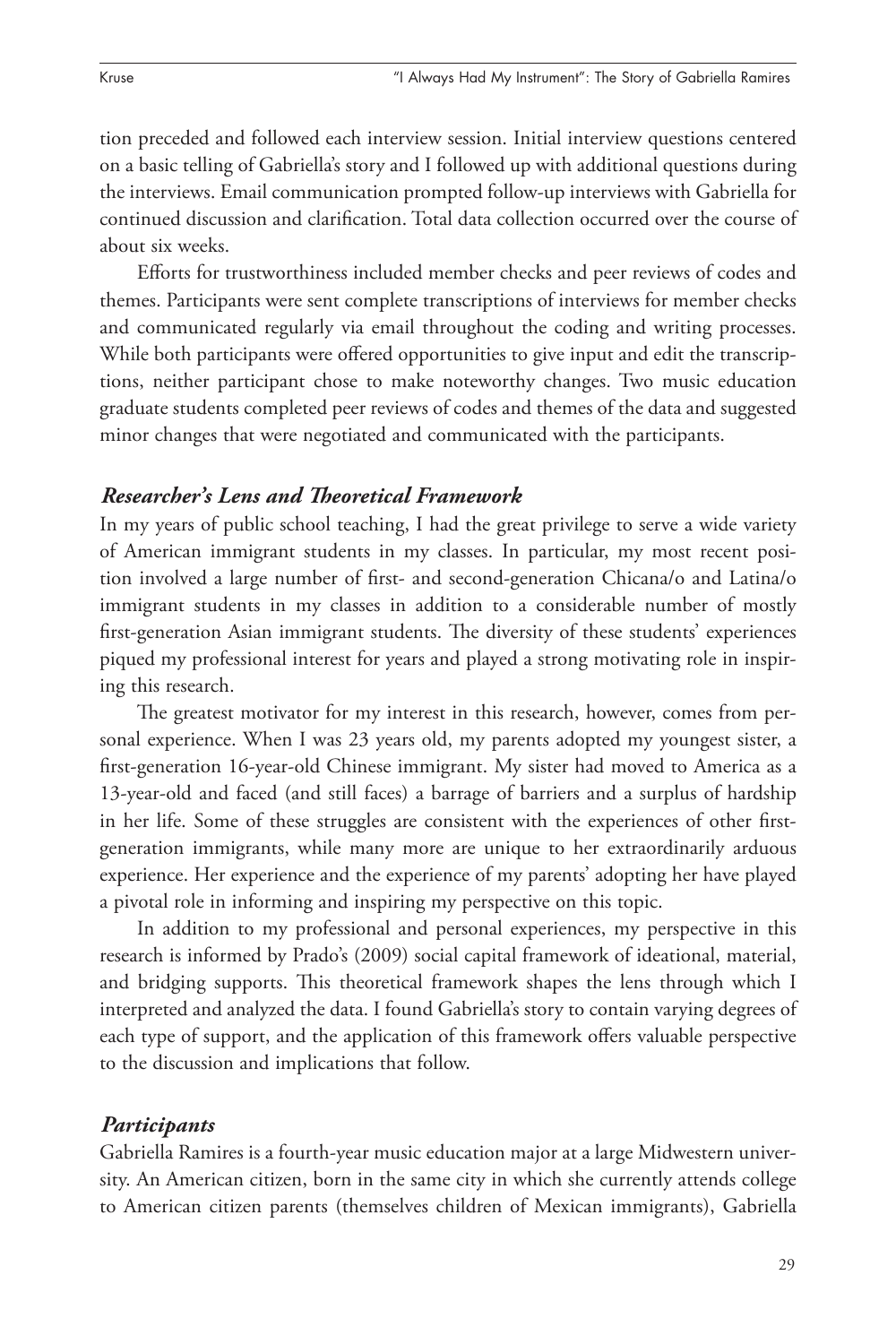would be labeled as a third generation immigrant. She self-identifies readily and consistently as a Chicana. English is her first language although she also speaks fluent Spanish, the first language of her parents. Economic issues did not emerge meaningfully from the data, but Gabriella described a life of relative middle-class comfort with both of her parents being fully employed (her father with a master's degree), and the family "never going without." Gabriella's major instrument is violin, an instrument she has been playing since the age of four. Descriptions of Gabriella's personality range from boisterous to vivacious, or gregarious to effervescent, and she has been told aptly that she is "no wallflower."

Dr. Natalie Marshall is an associate professor of music education at the Midwestern university that Gabriella attends and has known the Ramires family since before Gabriella's birth. As children and adolescents, Gabriella and her older siblings took Suzuki violin lessons from Dr. Marshall. Dr. Marshall has additional professional connections to Gabriella as a university professor and through teaching experiences at a community music school and local music festivals. Gabriella even used to babysit for Dr. Marshall's child when Gabriella was a teenager. Gabriella has described Dr. Marshall as a "second mother."

### **FINDINGS**

Emergent themes from the data represent issues of *culture-related barriers, identity navigation,* and *resilience*. These themes manifest in a variety of ways, with *identity navigation* consistently overlapping examples of *barriers* and *resilience*.

#### *Culture-Related Barriers and Identity Navigation*

The previous description of an apparently successful and bicultural Gabriella singing in her university's salsa band shows only the surface level of an intriguing character. Gabriella begins her story playing the violin at the age of four. Joining her older brother and sister who had followed a similar musical path at the encouragement of their father, Gabriella took Suzuki violin lessons and performed with mariachi ensembles in a larger city a little over an hour from her home. This experience formed Gabriella's initial musical strengths and assumed identity as a Chicana youth. While frequent performances with a culturally relevant ensemble were positive for Gabriella's musical growth, she describes these experiences as also creating barriers for her engagement with her high school culture.

I used to resent my father a lot for being in mariachi because once I became in middle school and high school I would go to [the city] to work Fridays, Saturdays, and Sundays because that's when, you know, gigs are. So I, like, didn't go to a couple homecomings, I wouldn't be able to go to football games, and that was difficult trying to be into crowds. . . . I wasn't cool and playing in a rock band, I was playing in a mariachi band which wasn't . . . it was difficult to communicate what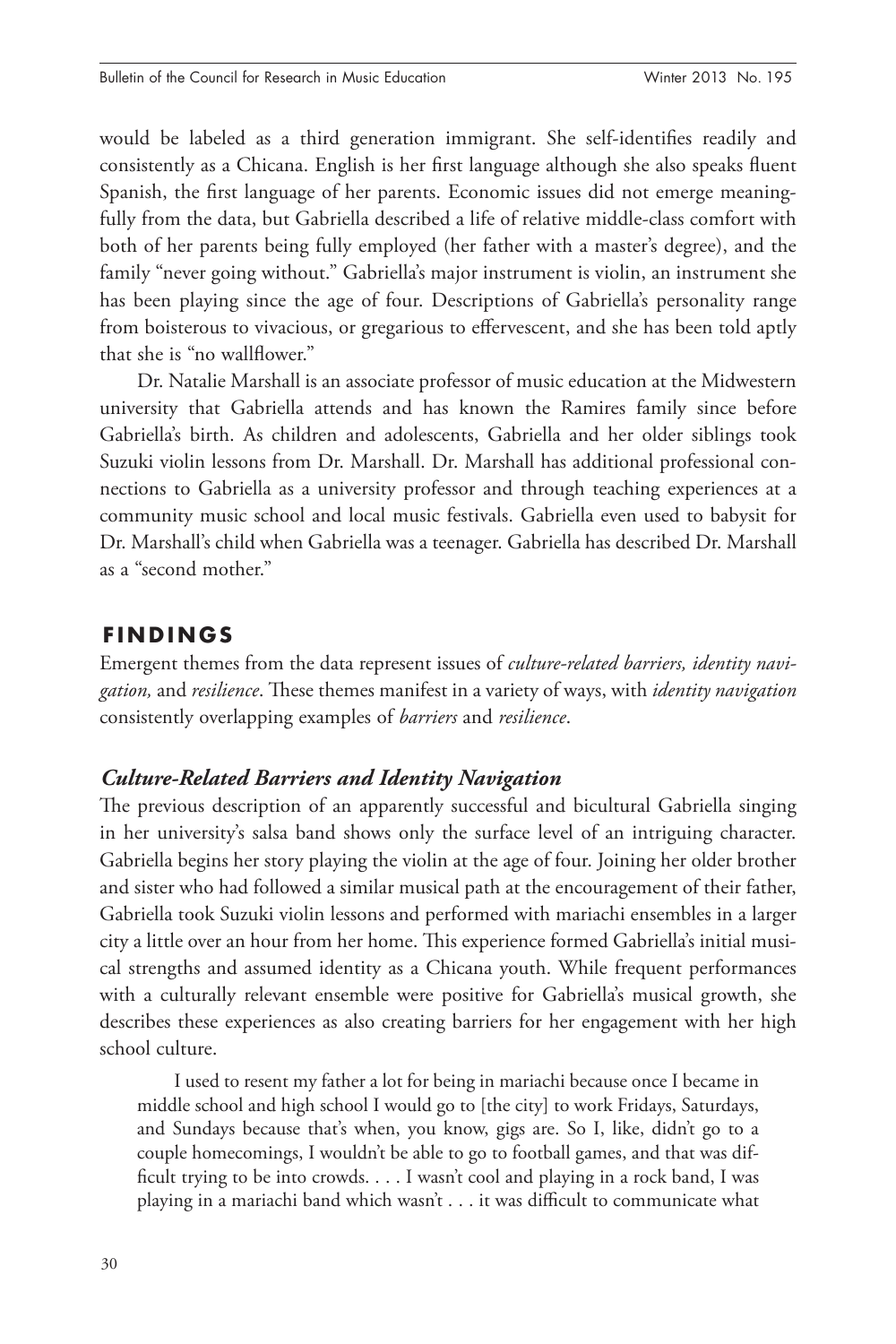that was, why it was important to me, why it was important to my culture, and what not. So that was, high school was a difficult time for me trying to fit in. . . . I didn't do well in academic classes, 'cause I just didn't want to be there. I would skip school a lot.

Skipping classes created obvious problems for Gabriella academically, but she received support from peers in a group she refers to now as the "wrong crowd."

I started skipping a lot and I had friends that let me skip. These particular people, I had a boyfriend who would let me skip. . . . I would just be like, "I don't feel like going to this class today." It was easier once I had a car 'cause I could leave. And when I was young before that, I had boyfriends, and I had friends that had cars. Like I said, people that didn't care.

Skipping classes frequently was just one way in which Gabriella struggled as an adolescent. Socially, academically, musically, and in terms of identity navigation, Gabriella wrestled with perhaps the most common issue facing adolescents: a desire to belong. A difficult task for any adolescent, Gabriella's struggle to fit in was exacerbated by her cultural background.

So once we got to high school, it was like, "Pick your clique." And I didn't really fit with [the popular student] clique, and I didn't want to fit with the Chicano clique at all. And I always got along with different people, but I really didn't have a solid group, so it was easy for me to float and slip away.

Gabriella describes a desire to fit with the Chicana/o and Latina/o group of her peers, but came to an eventual rejection of this group.

The people that I wanted to hang out with were Chicanas also. They came from Chicano backgrounds, and I had things in common. I would go to like, the fiesta every year, those are kids I would see at the fiesta. . . . I became friends with other Chicano people, the Mexican kind of group, but it became very clear to me, very fast that that was not what I wanted to do. It was very stereotypical, kids doing drugs, partying, skipping class . . . which, like I said, I wasn't really on top of high school, but I always knew I was not destined to be pregnant at 14, have three kids by the time I'm 18 and not do anything.

As part of the rejection of the stereotypes surrounding her Chicana/o and Latina/o peers, Gabriella experienced a personal rejection of her own culture.

I kind of really repelled the whole Mex—I didn't want to speak Spanish anymore. I didn't wanna play Mariachi music. I used to dance folkloric dancing when I was younger, I didn't wanna dance anymore. It wasn't cool for me to play an instrument. I didn't like it. I didn't want to do it anymore. I wanted to be with my boyfriend. I wanted to be cool. I wanted to fit in. So, I kind of like, ignored the fact that I played. And the only time I was a musician was when I was inside the closed doors of an orchestra room.

Crossing cultural boundaries with peers presented additional challenges for Gabriella when Caucasian peers would visit her home.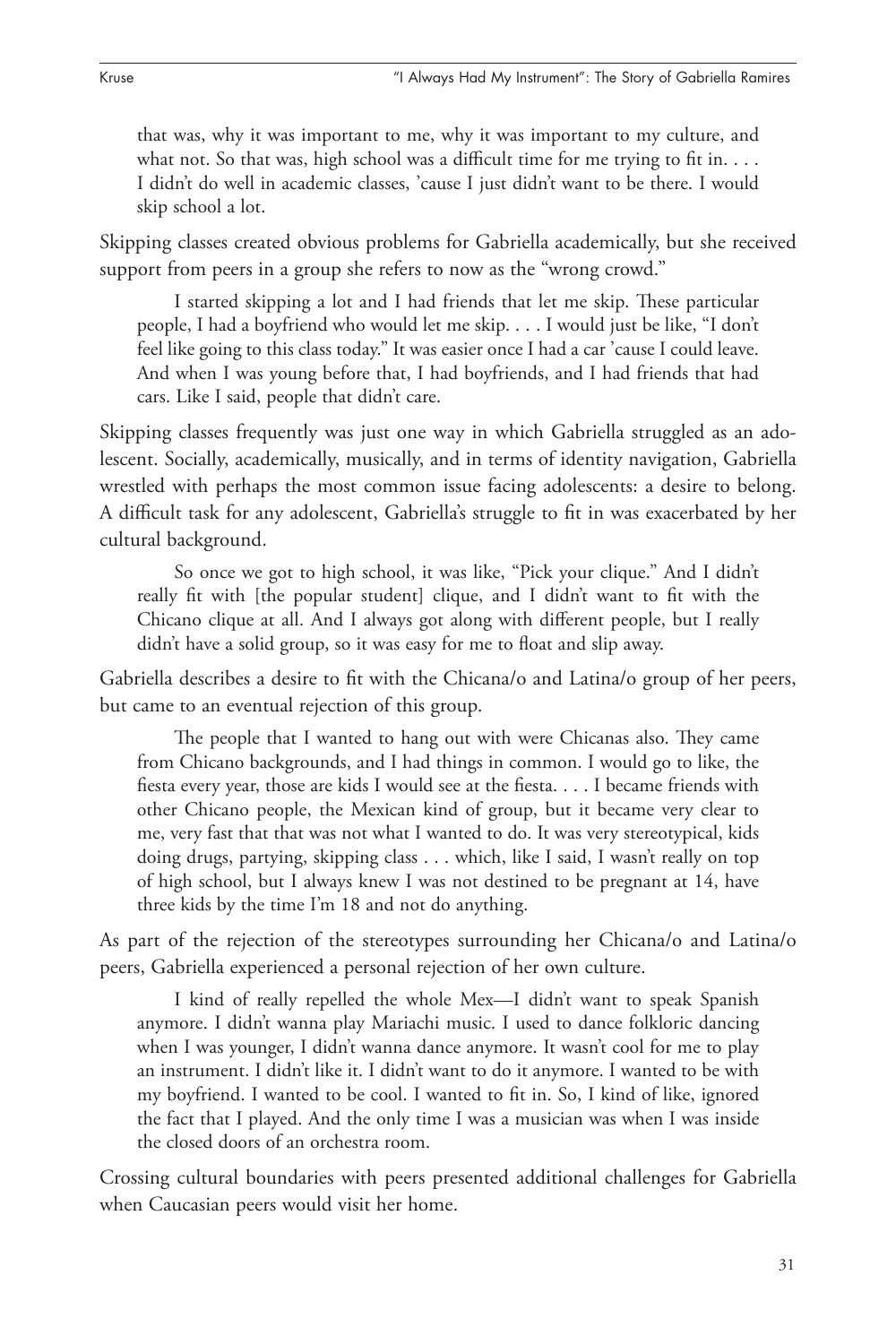I remember scaring the crap out of one girl one time in high school when she came home and it was tamal making season. My mom makes tamales for Christmas and the meat is a pig head. And I mean, like, I've grown up with there being pig heads in my refrigerator and there's literally a snout, and like, it's a pig's head, and she was mortified and was like—I could tell right there that she just felt like she didn't know me and like, "Who the hell has pig heads in their," you know, "What is this family doing?"

#### *Resilience and Identity Navigation*

Despite her identity struggles, Gabriella made use of her outgoing personality, her ability to advocate for herself, and her musical skills to thrive.

So, it was kind of difficult for me to stay in a friends group, but I somehow did. I think it's because . . . I'm very talkative, I'm a very personable person, I'm easy to get along with, and I never really took a lot of shit from people either. It was kind of very obvious that I wasn't going to let anyone mess with me.  $\dots$  The music I liked was not popular music, but I'm a musician so all I needed to do was hear a rap song once and [claps hands] I've got the melody in my head so I can sing the melody. You know, I can dance to it at school dances, I can move. So, musically that helped me obviously to fit in with pop culture. . . . It was funny because I was really only down to [listen to popular music] in front of other people. Once I got a car, in high school for example, all my CDs in my car were mariachi music, Tejano music, salsa music. . . . So, sometimes I wouldn't want to give people rides home 'cause it was like, "Ugh."

While she acted with ambivalence toward most of her academic endeavors, her experience playing music in the high school orchestra and earning the respect of her orchestra director remained important to Gabriella.

So, I was quick and she saw that so she kind of was really supportive of me from fifth grade. So I think by the time I got to high school I felt like I owed it to her, almost, to be what she knew I could be. And like I said, she gave me a lot of responsibility and that made me feel valued. And it also made me feel very good at what I did. . . . And she was very well respected; she had been there so long. So like, her opinion mattered and she had a high opinion of me. . . . I really wanted the respect of my orchestra director. I remember one time she pulled me aside and she said, "You are a great violinist, but you cut class too much. And that's just all there is to it." And she was always very good about telling me that I was a good violinist, and I kind of, up until that point thought that I could slip away or that I could get away with it. For her to say that was kind of like, "OK. You're somebody I really respect and thank you for saying that."

Gabriella credits her musical experiences with aiding her academic endeavors despite a questionable academic record.

And fortunately, I always had my instrument. Because if it was based on grades, and it was based on how I behaved in high school and in middle school, I would not be where I am. I'm very fortunate that I play the violin, and like I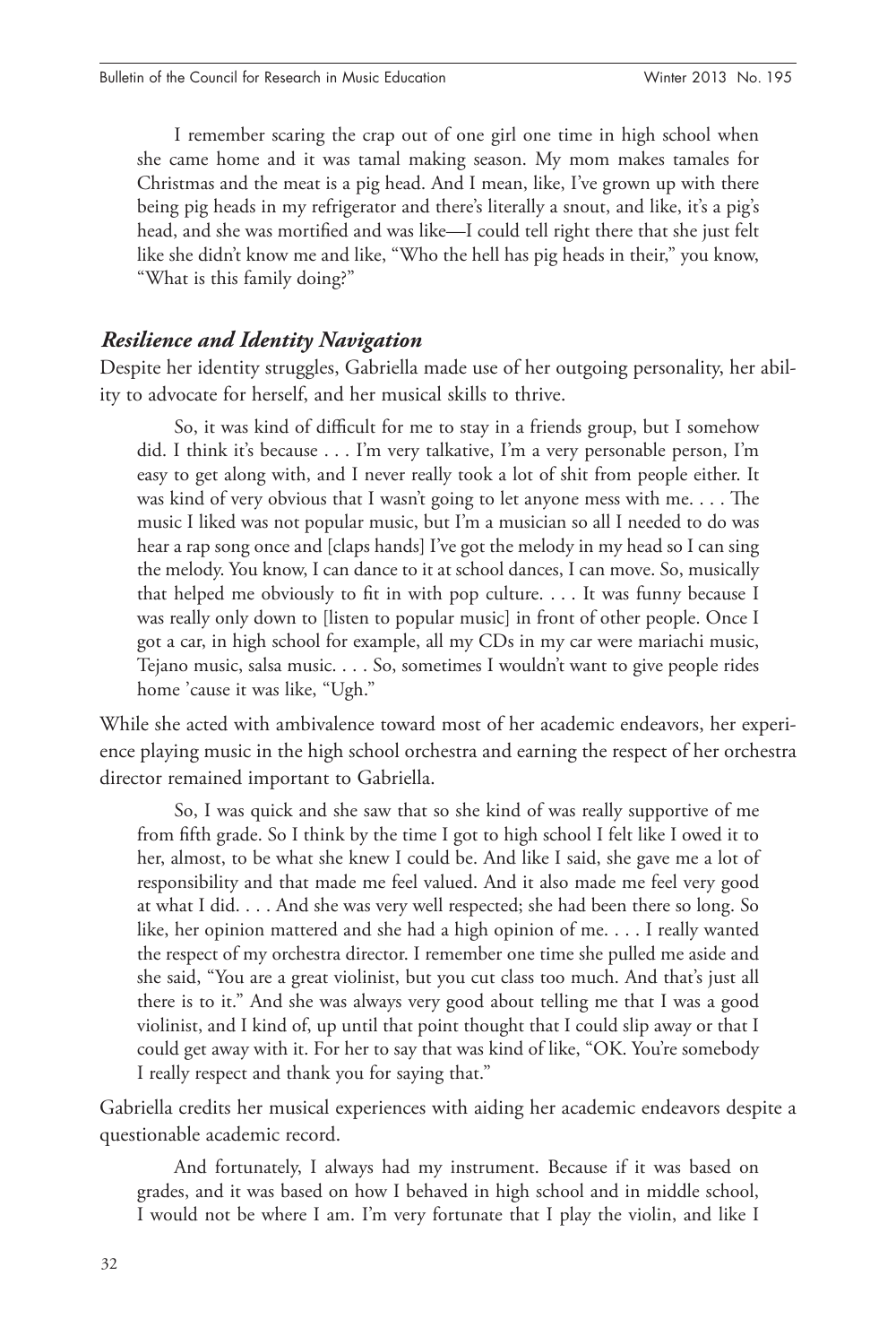said, I'm good and I'm musical, and I'm a good vocalist. And I can understand that really, ultimately is what saved me as far as becoming a part of that world, you could say.

Gabriella's first language is English and she speaks with no discernible accent. Her Spanishlanguage skills appear just as strong, which led her to excel in Spanish classes, the only place in school, outside of orchestra, where Gabriella felt successful. Although academically successful, Gabriella's Spanish class experience contained mixed emotions.

So then I kind of developed a tense relationship with my teacher, too, because it was, she was kind of, bless her heart, a little, you know, weary and she was kind of a bonehead . . . she didn't get it when I was like, "You know, I don't want to be put on . . ." and to her, it was like, "Why?" . . . It wasn't necessarily that it was a bad experience. I just . . . I was always the one who was supposed to know what to do. And it was like, every single time she'd call on me, you'd hear this, "Ugh." You know? Or, "Ugh, whatever." We'd get our exams back and she'd be like, "The only—there's only one person who got a 100 percent in the class." And everyone's like, "Oh, we already know it's Gabriella." You know? And that was . . . I mean, it should have been a positive experience, but that really suppressed my desire to be like, "Yeah. This is," you know, "This is how I am. I speak Spanish, and this is my culture." So, it just kind of put a little bit of a halt on that.

Despite the mixed emotions of succeeding in front of her peers in Spanish classes, Gabriella credits much of her ability to embrace her background to her involvement in a student group at her school called Raza Unida. Sponsored by a Spanish teacher at school, Gabriella acted as president of the organization later in her high school years. The group's intention was to serve an influx in the school's Latina/o and Chicana/o population, in need of a place to belong.

So we had created a support system. It was intended to create a support system for them, but I mean, obviously it did for me. . . . And so that helped me because it was something that was, like you know, I could put on my résumé. It wasn't just like, "I'm a Chicana and I'm proud of it." It was like, "I'm a Chicana and I've helped to create this organization. Not only have I helped, I'm the president, not only am I the president, but I do this . . ." And so it was kind of like that was boosting, to society, it was no longer just my pride, it was documentable. It was something I could put on a résumé and show to somebody and say, "Not only am I proud, but I acted on it."

This awareness of demonstrating her accomplishments as part of navigating the academic system demonstrates Gabriella's understanding of a system that many earlier generation immigrant students may lack. Participation in Raza Unida aided Gabriella's identity navigation and enhanced her perspective on the crowd of students with whom she no longer chose to associate.

So, a lot of [the wrong crowd] were fourth generation, I would say . . . didn't speak Spa—it was kind of like, a [snaps fingers], "We're proud to be Mexican just because that's cool that we're Mexican," kind of like the "I'm gonna put a big cross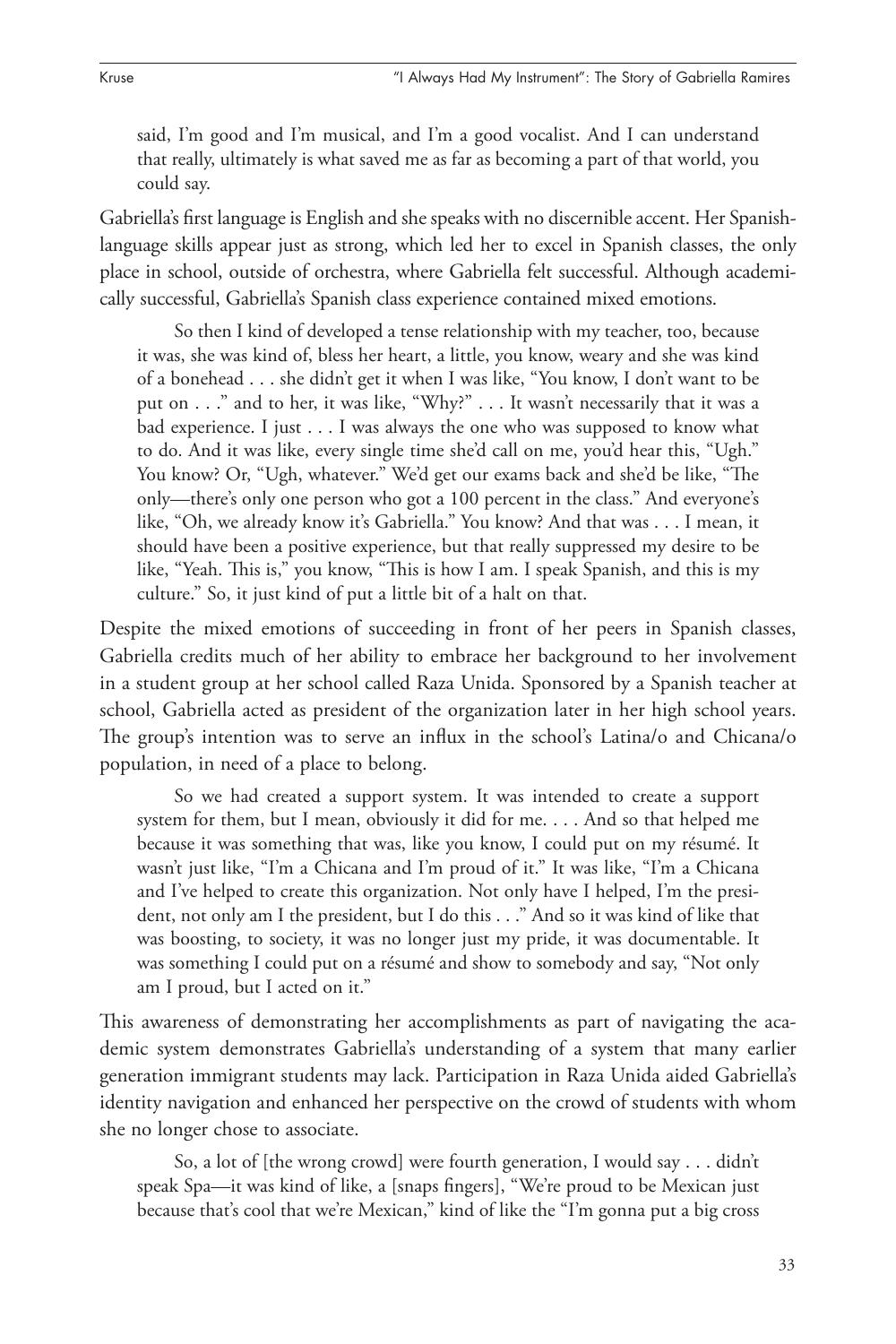tattoo on my arm, but then I'm gonna go and you know, throw water bottles at people." Just do stupid things that high school kids do, or go, you know, smoke weed, or go do bad things, but put on—it was kind of like a façade. And I kind of realized that I guess my whole realization was, "Do I want to be a part of this group that puts on a façade, or do I want to be the real thing and speak Spanish, and you know, be true to whatever my beliefs are, and play mariachi and be able to do something that can be directly tied to what my culture is, my heritage?"

Just as her Chicana identity evolved in high school, multiple factors motivated Gabriella to adjust her course in regards to her academic future. Social accountability, self-reliance, familial expectations, and knowledge of the academic system all played roles in Gabriella's eventual rededication to her academic future.

And [a former friend] was like, "Do you really think I wanna be friends with somebody that doesn't come to school, and is already ruining their life in high school?" And in a very adolescent, juvenile way, it was like, [whispers] "Oh, shit. She's right." You know, it's so true. And that was the point where everybody is looking for colleges and everyone's figuring out what they're gonna do. And I was kind of like . . . my grades weren't going to get me into any college. So I had to figure out what to do. I had to start rushing to figure out my options and then like, figure out what I actually wanted to do. . . . It's a realization you have to make yourself. You either do or don't want to succeed.

Dr. Natalie Marshall served as a major musical and personal influence in Gabriella's life. Having given violin lessons to Gabriella and her siblings as children, Dr. Marshall attests to the social factors impacting Gabriella's academic and musical success.

It's just easy to relate to her. And she's always been a helpful, supportive person. If she has a problem with you, she works it out with you. So, I think everybody has a lot of respect for her for that reason. And plus, I think it was, you know, she had a lot of musical modeling when she was a kid. From the womb. She told me that her dad always played mariachi music at home. And he was the one definitely who got them started in Suzuki. He was the one that really wanted them to have this. So, I think there was a lot of modeling for that and a lot of positive reinforcement.

Even during the portion of Gabriella's high school career where academic ambivalence manifested in cutting classes, Dr. Marshall notes that her lesson attendance remained consistent. Through all of this time, Dr. Marshall persistently encouraged Gabriella to consider a career as a music educator. Gabriella initially dismissed these suggestions, but as she became concerned with her academic future she came to accept Dr. Marshall's proposals.

: "And Dr. Marshall actually convinced me, she kind of pushed me along the whole time in high school to consider a degree in music education."

DR. MARSHALL: "I kept saying to her, 'Don't you want to be a music teacher? Don't you want to be a music teacher?' And I would say, 'Just kidding, just kidding,' but I really wasn't."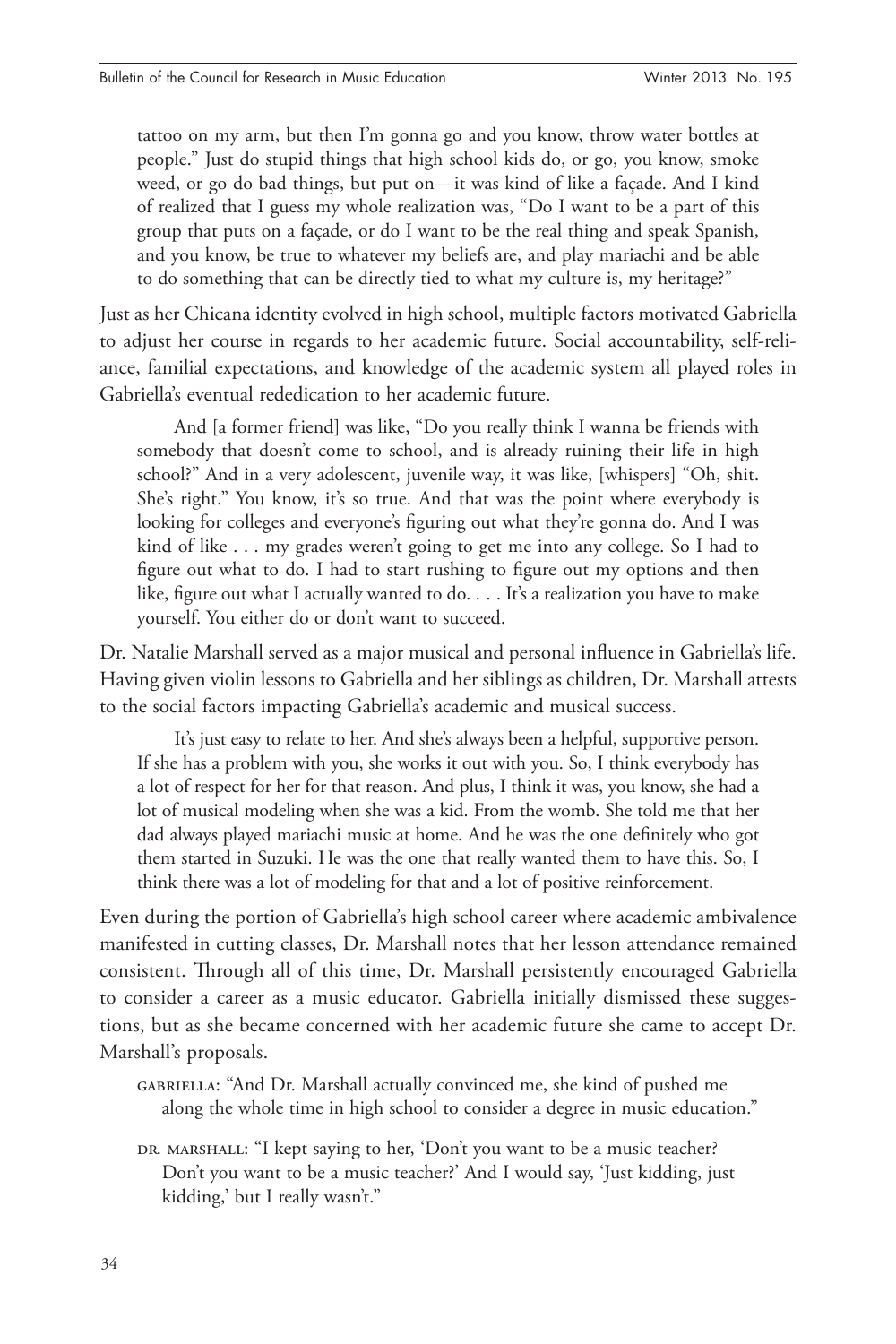Gabriella chose to audition for the College of Music at the Midwestern university located in the city where Gabriella lived, and where Dr. Marshall teaches. Well outside of the norm, Dr. Marshall offered to act as Gabriella's private teacher during her early years in the university if no other studio teacher would accept her. This possibly controversial arrangement proved unnecessary as a private studio teacher professed willingness to accept Gabriella into his violin studio. Acceptance to the university was another matter. As a result of Gabriella's earlier high school ambivalence, skipped classes, and some failing grades, her grade point average was insufficient for acceptance to the university. Thanks to advocating from Dr. Marshall and others, the university offered Gabriella the chance to attend the local community college for a semester and after demonstrating acceptable academic performance, she would be accepted to the university. Gabriella recalls this opportunity as a turning point.

And so that, kind of honestly, to be 100 percent honest was just like, [finger snap] "OK. Click." Like, this is what will happen if I can just . . . this is what happens. This is a direct result of the choices I made; so now I'm given this out and this is . . . I can do this. I know I can, so I may as well just do it. And, so, I did. I went to [the community college], got four-points in my classes and was admitted to [the Midwestern university] the second semester of my freshmen year and then started from there.

Now a fourth-year student in the music education program at the Midwestern university's college of music, Gabriella demonstrates self-acceptance and a comfortable bicultural identity. She plays and studies Western classical music, performs well academically in her music education coursework, and performs in the aforementioned university salsa band. Though the switch from mariachi to salsa was not automatic, Gabriella feels at home singing in Spanish and performing music she enjoyed as a child. One of her favorite pieces to sing with the salsa band is a song originally performed by Gloria Estefan, called *"Mi Tierra"* (My Land or My Homeland). Gabriella describes her perspective on the meaning of the lyrics:

"[The lyrics] speak of the desire to return to one's native land and the influence her native land has had on her life here in the United States."

An excerpt of the lyrics and their approximate English translation demonstrate an importance of remaining connected to cultural roots, a concept that has become important for Gabriella.

La tierra suspira si no te ve más. Ihe land longs if you do not see it more.

#### **Mi Tierra My Homeland**

La tierra te duele, la tierra te da Ihe land hurts you, the land hits you en medio del alma cuando tú no estás. in the middle of the soul when you are not there. La tierra te empuja de raíz y cal. Ihe land draws you the root and lime.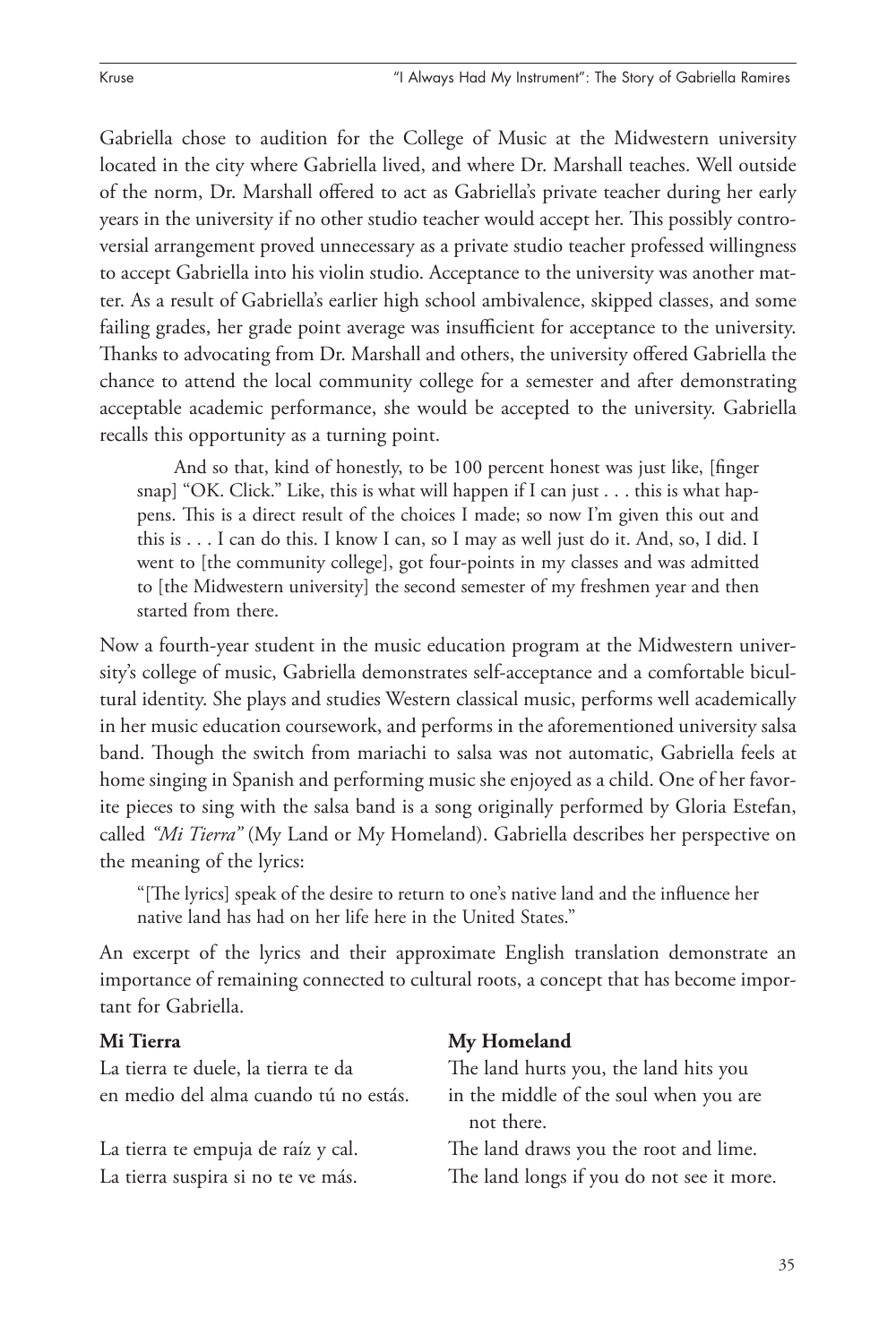| La tierra donde naciste no la         | The land of your birth you cannot forget |
|---------------------------------------|------------------------------------------|
| puedes olvidar                        |                                          |
| porque tiene tus raíces               | because you have your roots              |
| y lo que dejas atrás.                 | and what you leave behind.               |
| La tierra te duele, la tierra te da   | The land hurts you, the land hits you    |
| en medio del alma cuando tú no estás. | in the middle of the soul when you       |
|                                       | are not there.                           |

#### **DISCUSSION**

Gabriella's story, which demonstrates the delicate interplay between identity navigation and barriers and resilience in terms of academic and social pursuits, contains many valuable lessons for educators. I offer three major considerations as a result of this case study.

*Immigrant students, regardless of generation, may require additional bridging support.*  Viewing this case through the social capital framework posited by Prado (2009) reveals the presence of ideational, material, and bridging supports. The ideational support (proeducation norms and values) of Gabriella's family presented through familial expectations and multiple models for postsecondary success among her parents and siblings. While academic ambivalence resulted in a period of academic struggles for Gabriella, missing out on postsecondary education did not appear as an option. Once Gabriella came to terms with cultural identity issues (aided by her participation in the Raza Unida student organization), she navigated the educational system successfully. Her cultural background became more than a point of pride, but something that could bolster academic pursuits. This understanding of the educational system may be missing for many students of earlier immigrant generations.

While the amount of material support (tangible assets) available to Gabriella is not exactly clear and was not assertively pursued in interviews, it can be argued that at a minimum Gabriella did not experience the same obstacles as students from poverty might. While she mentions multiple times that her family was "not rich," Gabriella describes that her parents would not allow the family to go without. She affirms the common notion that in retrospect the money that she earned playing in mariachi bands may have contributed to the family finances (Clark, 2005; Lum & Campbell, 2009), but the extent to which her musical performing was actually supporting the family was neither verified nor investigated. The fact that Gabriella was afforded the opportunity to take private music lessons from an early age had an enormous impact on her future experiences.

Perhaps the greatest impact that educators (and specifically music educators) played in Gabriella's experience was that of bridging support (networking with an outside party connecting between types of support and the system of education). The indirect and direct influence of Gabriella's high school orchestra director created accountability for school attendance and created a space in which Gabriella felt successful. This posi-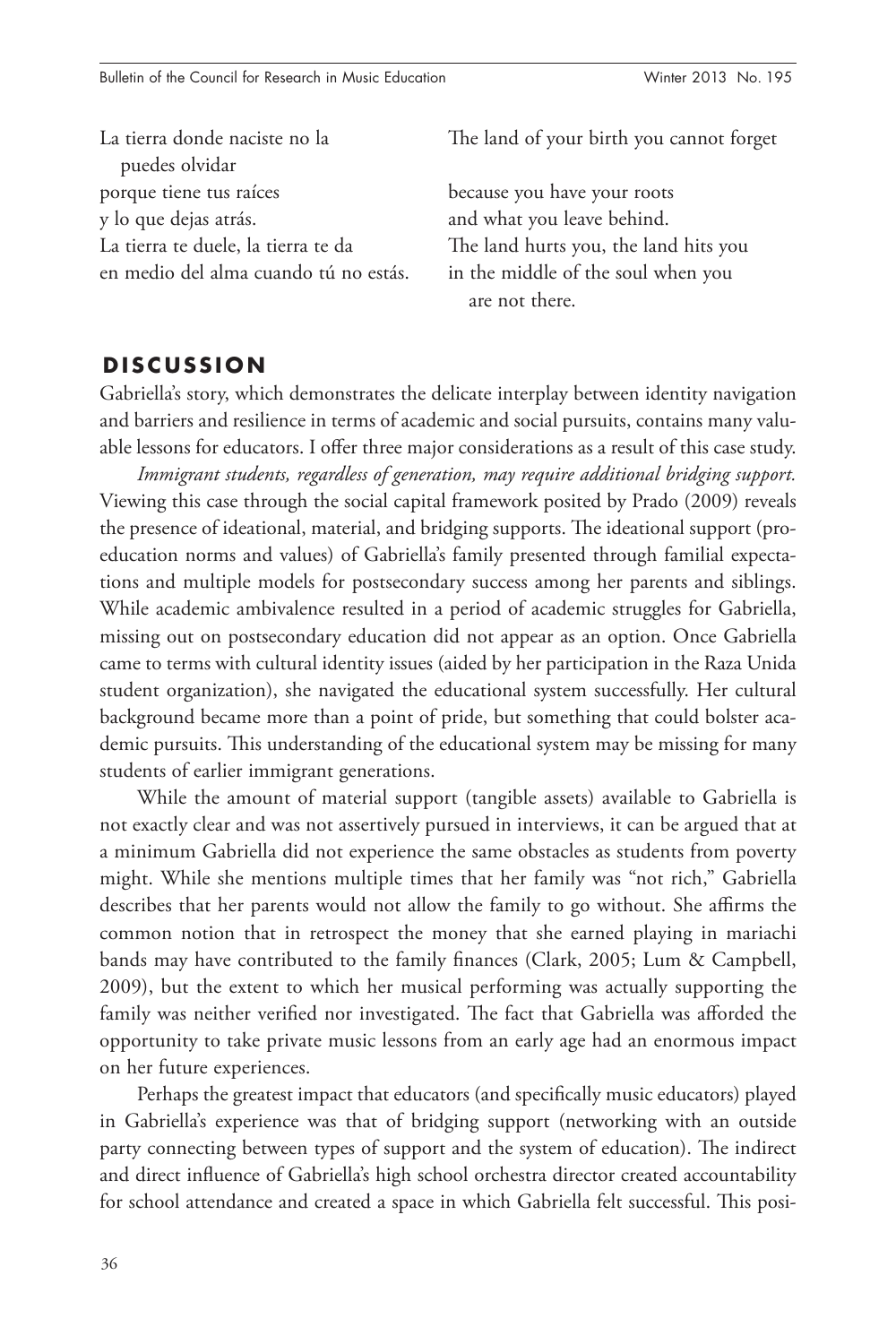tive environment served as a place to belong, which could serve many students from minority or marginalized populations. Dr. Marshall's direct and persistent advocacy also played a major role in Gabriella's eventual academic success. Not only did her musical teaching impact Gabriella, but her consistent encouragement and knowledge of the academic system helped Gabriella navigate the process of gaining access to postsecondary education. Not all students are fortunate enough to have this kind of bridging support in their lives, or the familial support to gain access to this bridging support, and an absence of these positive relationships with educators can lead to American immigrant students' disenfranchisement with school music programs (Carlow, 2006). The clear impact of this kind of support on a third-generation Chicana makes a strong case for how important bridging support, and educators' roles in providing bridging support, would be to other immigrant students. Dr. Marshall describes how the music teacher's roles may act naturally as support for any adolescent student: "I've found that some kids who can't talk to their parents could talk to their violin teacher during that time and I think (Gabriella) was one of those kids."

Increased bridging support for students from marginalized populations could impact not only the experiences of students in secondary music programs, but could increase diversity among the population of music education majors at the postsecondary level. While secondary educators should not primarily be concerned with the training of future music educators, the intervention of a university professor on the academic and professional trajectory of this student paints an inspirational picture of the power of bridging support. Investigation of audition processes and acceptance procedures of postsecondary music education programs may reveal opportunities for improved bridging support for students from many marginalized populations, and may also reveal bias in favor of "official" Western classical musicianship over the musicianship relevant to many "other" groups of student musicians and potential music educators (Clements & Campbell, 2006).

*Showing respect to minority students can be complicated.* Respect for students can appear in a variety of ways, but care must be taken to consider the students' perspective of how this respect manifests. Despite excelling with course content, Gabriella experienced occasional embarrassment and some "suppression of desire" when she felt "put on the spot" in her Spanish classes. One assumes that this result was not the intention of the teacher, but it does offer a cautionary tale to putting students in an uneasy spotlight. The logical desire to broadcast student success (particularly students from minority or marginalized populations) must be tempered with a knowledge of how individual students will react to such attention. A teacher must also consider how the class environment may thwart a teacher's attempts to praise individual students.

Gabriella felt respected by her orchestra director when she pulled Gabriella aside to remind her of the importance of school attendance. "Pulling me aside, because she would call people out in the middle of orchestra and say, 'Where were you yesterday?' So, that was her respecting me to pull me aside and say that." This kind of respect shown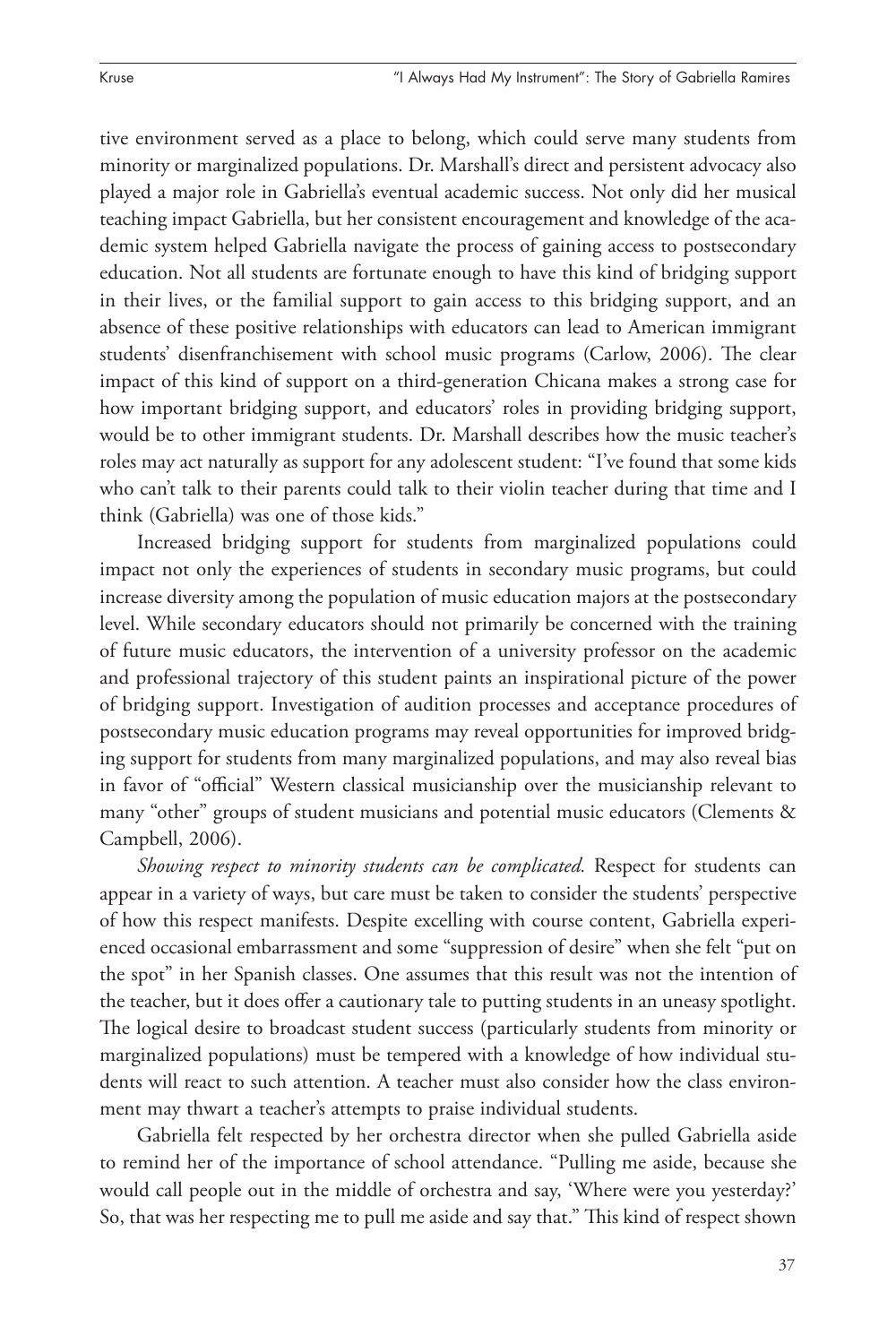to a student played a pivotal role in earning Gabriella's respect. Educators cannot undervalue the role of respect in students' academic and social experiences.

In the music classroom, publicly calling out minority students to represent the "other" may be more harmful than helpful, especially if relationships of mutual understanding and respect have not been established. Regardless of their knowledge or experience with a topic, students may be ostracized by having their difference put on display. Conversely, embracing and representing one's ethnic identity can serve as a positive tool (Greene, et al., 2006) as it did for Gabriella with the Raza Unida group. Navigating this line with minority students could mean the difference between embarrassment and empowerment.

*Assumptions about immigrant students can be inaccurate and dangerous.* My initial assumptions regarding Gabriella's experience turned out to be wholly inaccurate. I expected to hear a story of a student who had experienced success due to large amounts of a variety of capital and instead discovered a story fraught with a variety of barriers related to struggles with identity navigation. It would be understandable for an educator to fall under the same assumptions about immigrant students. In particular, a student such as Gabriella, who speaks unaccented English, displays a confident social nature, appears to have positive family support, and is outwardly so "American" that her last name's traditional "z" has been changed to an "s," is at a greater risk of being seen as assimilated to the point where she does not require intervention or assistance.

Although in many ways Gabriella would be considered an assimilated American, she chose to listen to mariachi, salsa, and Tejano music as a teenager. Music educators should take note of the fact that an American student may have unexpected and diverse cultural interests (Lum & Campbell, 2009). While "Mariachis have come to symbolize Mexican nationalism in the United States" (Clark, 2005, p. 227) for some Chicanas/ os, Abril (2009) warns that "Mariachi is not necessarily representative of or relevant to people of Mexican or other Hispanic backgrounds" (p. 80). This consideration also applies in the experiences of Hmong immigrant students in the upper American Midwest. Lee's (2007) research showed that Hmong American immigrants identified strongly with American hip-hop music. Instead of identifying with the music of their cultural homeland, many of these students developed an oppositional identity that aligned with many of the African American adolescents in their community.

Educators, especially music educators who can easily fall into the trap of superficial multiculturalism, should not assume cultural relevance for their students. Students from minority backgrounds may be uninterested, unwilling, or unable to respond positively to teacher-selected repertoire and experiences based on inaccurate assumptions about their students. A potentially well-meaning music educator assuming that all of her Chicana/o and Latina/o students will identify positively, or even recognize mariachi music would be misguided. Music educators should place increased value on nuanced understanding of students' backgrounds and interests as opposed to assumptions based on cultural stereotypes.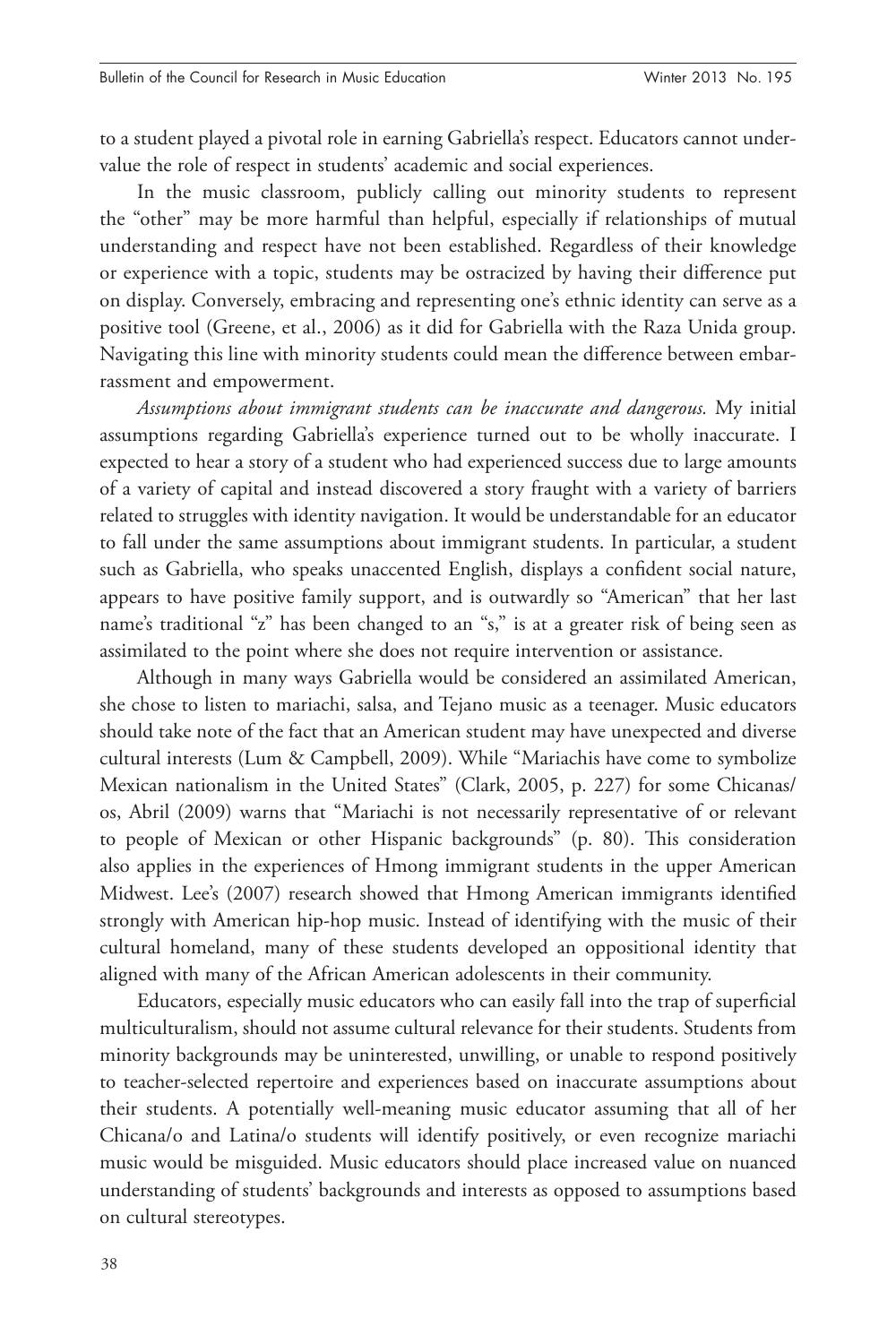# **R E COM M E N DAT I O N S FOR FURTHER RESEARCH**

As the pluralistic population of America's schools continues to grow in diversity, the imperative to understand students' perspectives and experiences grows as well. The lack of published research on the immigrant student experience in music education demonstrates an unfortunately low level of attention paid to this portion of the student population. The story of Gabriella Ramires reveals the complexity that exists for even late-generation immigrant students. It can be assumed that these complications multiply for students of early immigrant generations, especially those living in poverty. Further research on immigrant student experiences at varying levels of socioeconomic status could shed light on the variety of barriers and actions of resilience that occur for these students. In addition to social, cultural, and economic issues, this further research might also investigate the existence of barriers to postsecondary music education programs including admission practices, curriculum, program structure, financial aid, and the practice of attending community college or other schools prior to university acceptance.

Additional research in the field of music education should also consider the experience of a variety of immigrant generations from a variety of cultural backgrounds. The experiences of all Latina/o immigrants cannot be assumed to be the same, nor can the experiences of American immigrants from other regions of the world. The substantial role that music played in this case raises questions about music's role in the experience of other immigrant students. Music may remain as one of the strongest links to immigrant students' cultural backgrounds, more than most school subjects such as mathematics, or English literature. If research in music education continues to ignore these populations of minority and marginalized students, the field risks suitably earning the criticism of serving only privileged populations, or attempting to homogenize a diverse population of students.

# **NOTE**

This research was completed during doctoral study at Michigan State University in the fall of 2011.

### **REFERENCES**

- Abril, C. R. (2009). Responding to culture in the instrumental music programme: A teacher's journey. *Music Education Research, 11*(1), 77–91.
- Buell, L. H. (2002). *Institutional, sociocultural, and resiliency factors in the success of first, second, and third-generation Latina leaders in education* (Doctoral dissertation). Retrieved from ProQuest Disserations and Theses database. (UMI No. 305491914)
- Campbell, P. S., Connell, C., & Beegle, A. (2007). Adolescents' expressed meanings of music in and out of schools. *Journal of Research in Music Education, 55*(3), 220–236.
- Carlow, R. (2006). Diva Irina: An English language learner in high school choir. *Bulletin of the Council for Research in Music Education, 170,* 63–77.